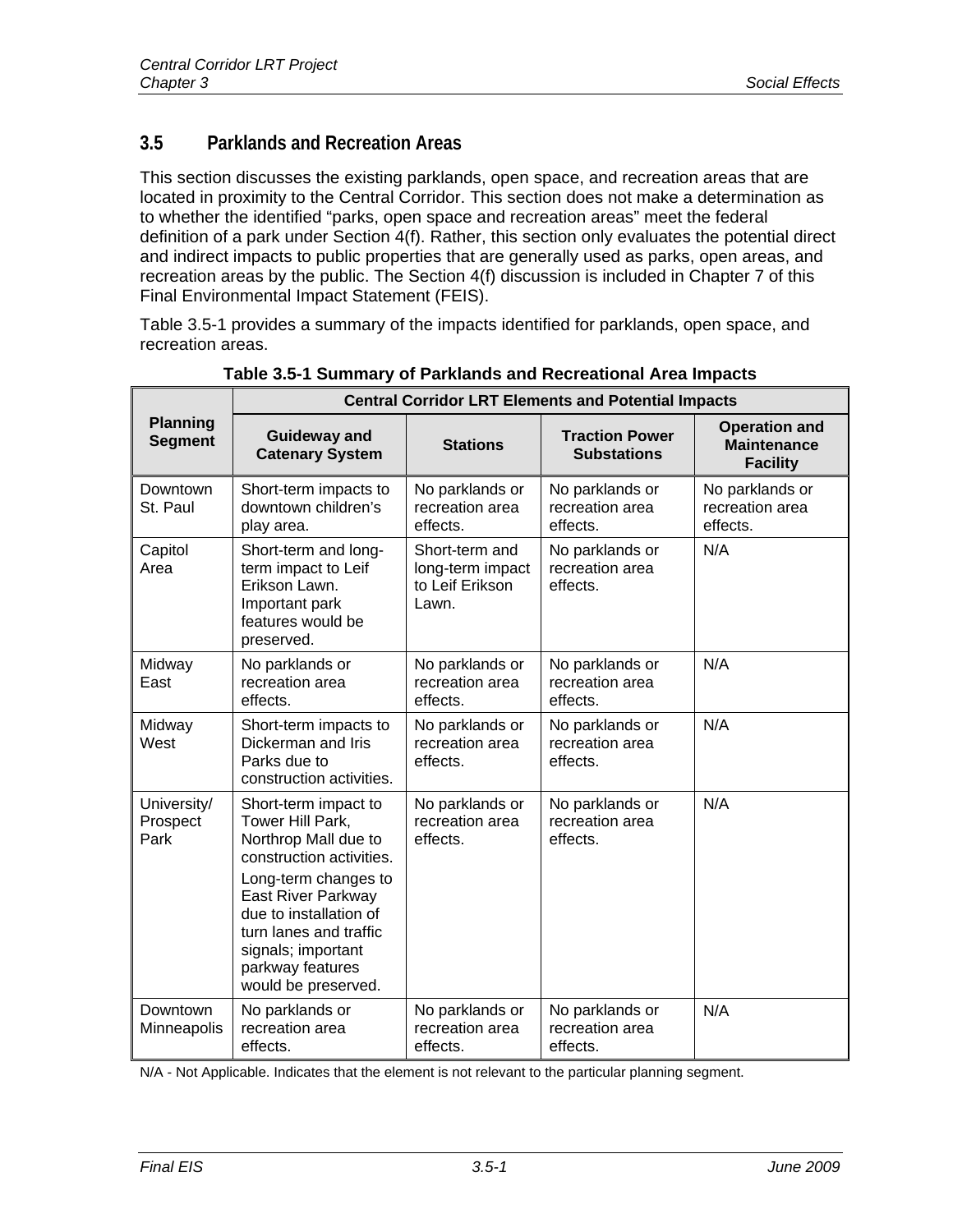# **3.5.1 Legal and Regulatory Requirements**

Parklands are regulated under United States Department of Transportation (USDOT) Act of 1966, Section 4(f) as amended (49 USC 303) and Land and Water Conservation Fund Act: Section 6(f) (16 USC 460). The detailed Section 4(f) and 6(f) discussion is provided in Chapter 7.0 Section 4(f).

#### **3.5.2 Methodology**

For this analysis, the Study Area was identified as a 0.5-mile-wide area centered on the Central Corridor Light Rail Transit (LRT) alignment. Identification of the parks and recreation areas was based on the Alternatives Analysis/Draft Environmental Impact Statement (AA/DEIS) and a review of electronic data from the cities of Minneapolis and St. Paul and the Department of Natural Resources (DNR) as documented in the Supplemental Draft Environmental Impact Statement (SDEIS). This evaluation included consideration of both direct and indirect impacts based on field observations and the current conceptual plans for those parks. Direct impacts are those that involve acquisition of land for permanent use or for temporary construction easements. Indirect impacts are those caused by the proximity of the Central Corridor LRT Project to the parkland, which substantially impair or diminish the features, attributes, or activities that qualify the park for protection under Section 4(f) of the Department of Transportation Act of 1966.

#### **3.5.3 Existing Conditions**

Parks, parkways, and recreation facilities in the City of Minneapolis are owned and maintained by the independent Minneapolis Parks and Recreation Board. The U of M Minneapolis campus has landscaped open space features that may also be subject to federal regulations. In the City of St. Paul, the department of Parks and Recreation maintains a variety of facilities including major city parks and neighborhood recreation centers. Land near the Minnesota State Capitol is under the jurisdiction of the Capitol Area Architectural and Planning Board (CAAPB). These lands include open space surrounding the Capitol buildings, which place the Capitol in a setting of landscaped malls important to preserving views of the Capitol Building and as gathering places for political rallies and civic events. The National Park Service oversees the Mississippi National River and Recreation Area (MNRRA) overlay district, which borders the Mississippi River through Minneapolis and St. Paul.

An inventory of facilities within 0.5 miles of the project alignment in each jurisdiction is summarized in Figure 3.5-1, Figure 3.5-2, andTable 3.5-2.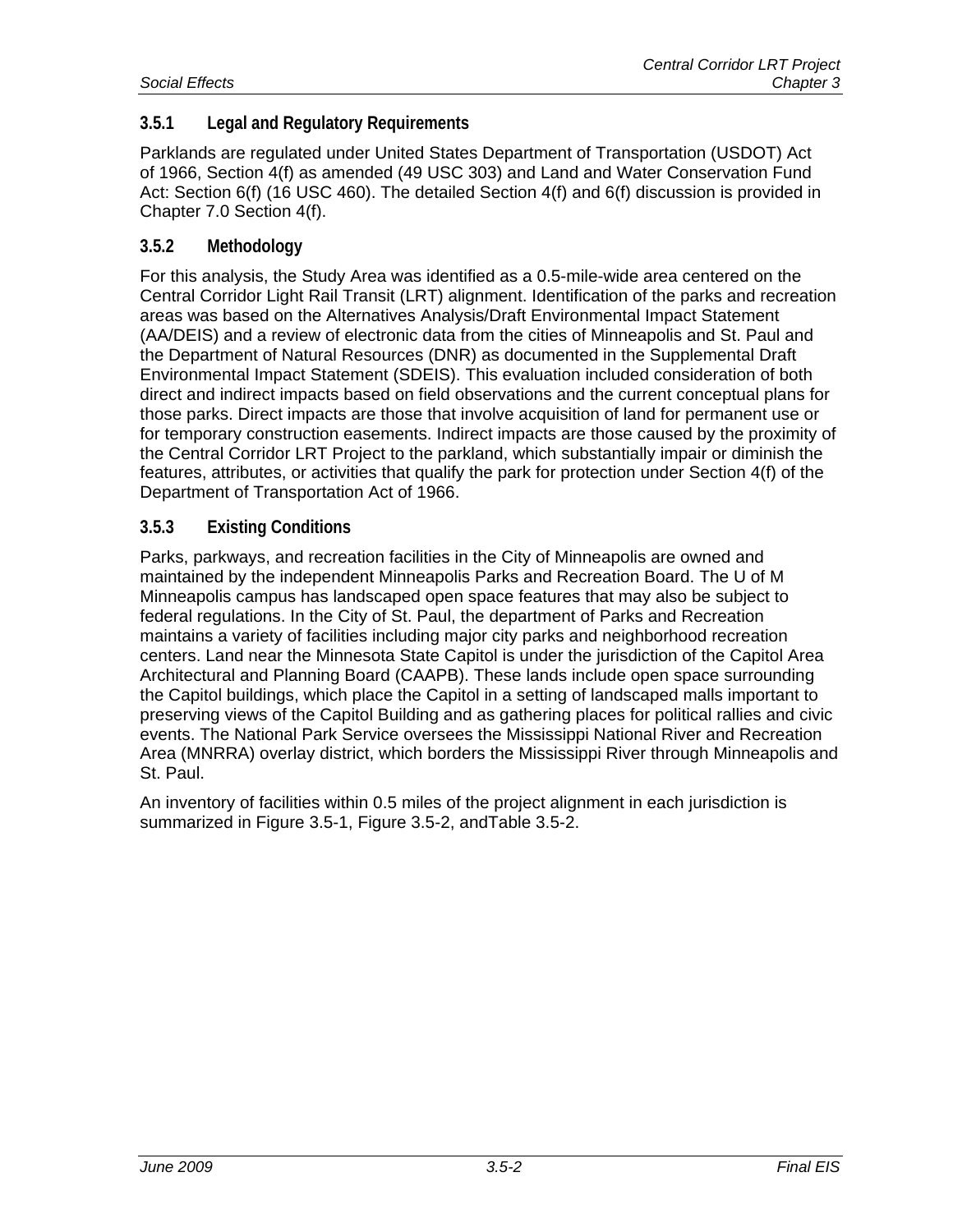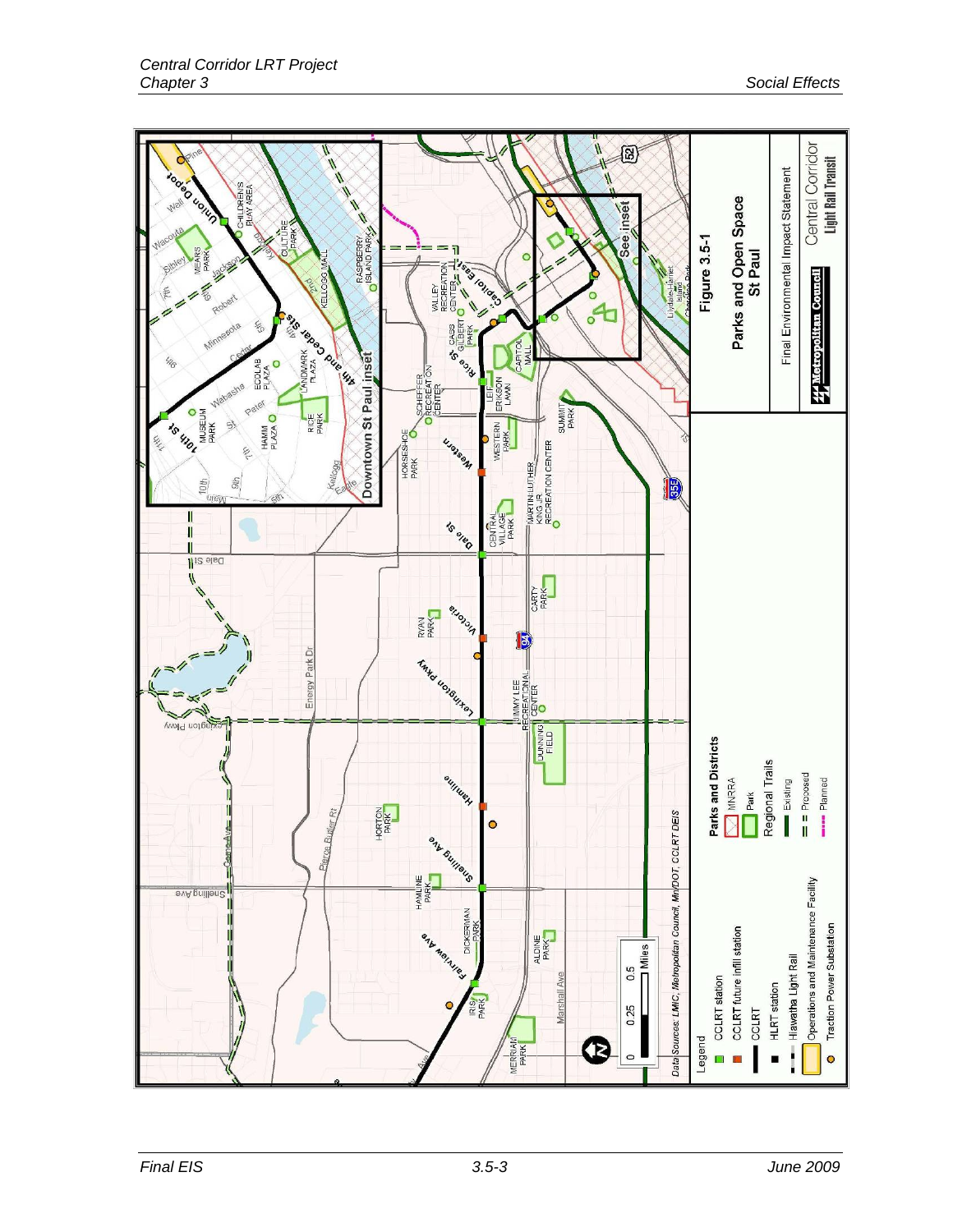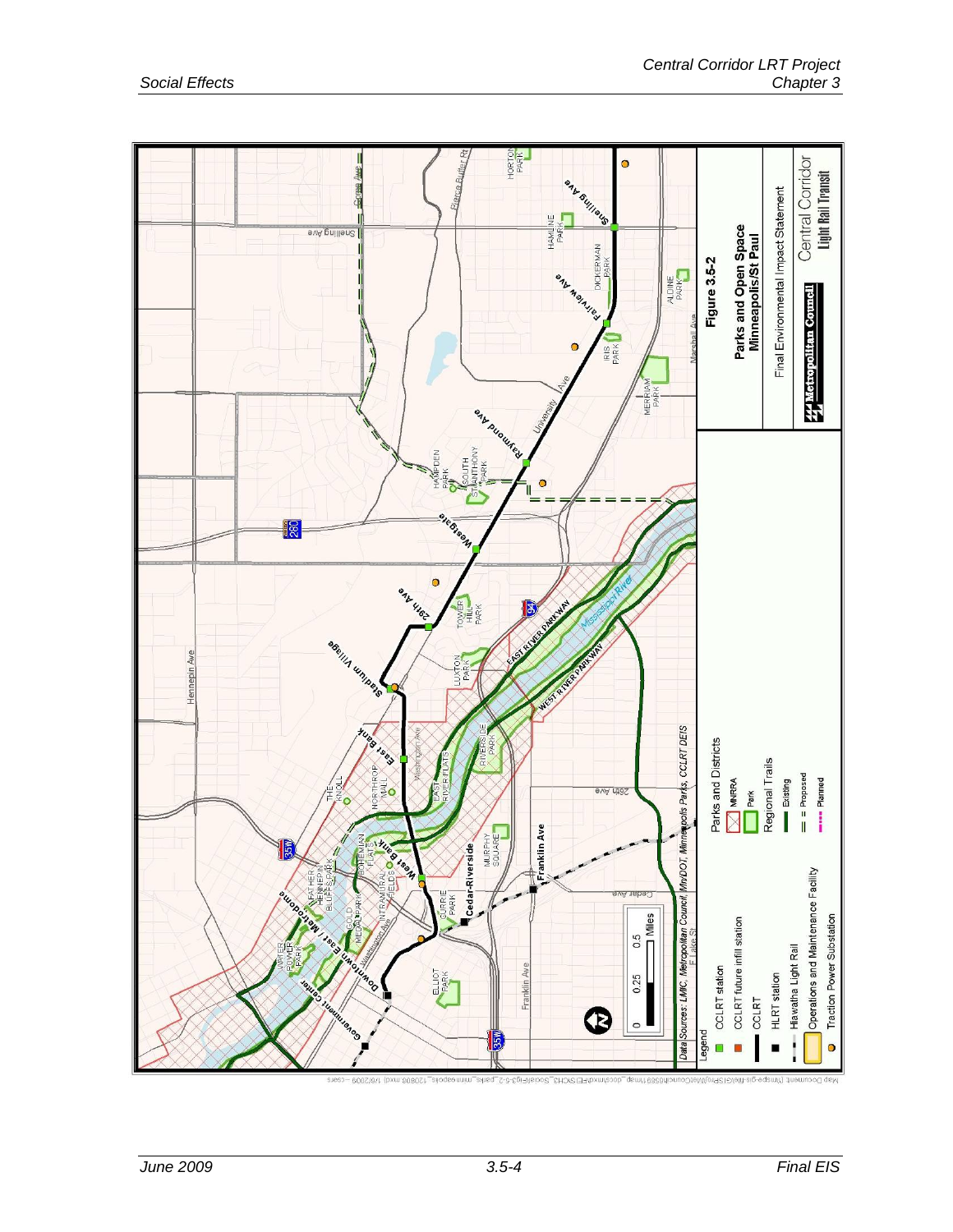| <b>Resource Name</b>                                                                | <b>Jurisdiction</b>              | <b>Characteristics</b>                                                                                                                                                                                                                                                                                                                       |  |
|-------------------------------------------------------------------------------------|----------------------------------|----------------------------------------------------------------------------------------------------------------------------------------------------------------------------------------------------------------------------------------------------------------------------------------------------------------------------------------------|--|
| Downtown St. Paul                                                                   |                                  |                                                                                                                                                                                                                                                                                                                                              |  |
| Mississippi National<br><b>River and Recreation</b><br><b>Area Overlay District</b> | <b>National Park Service</b>     | MNRRA is a designated corridor that has<br>National Park Service (NPS) administrative<br>oversight.                                                                                                                                                                                                                                          |  |
| Raspberry Island                                                                    | St. Paul Parks and<br>Recreation | Approximately 2 acres of public open space<br>on Raspberry Island, which is located in the<br>Mississippi River. Accessed via stairs leading<br>off the Wabasha Bridge.                                                                                                                                                                      |  |
| Downtown Children's<br>Play Area                                                    | St. Paul Parks and<br>Recreation | Downtown play area of less than 0.2 acres in<br>size. Provides play equipment, landscaped<br>areas, benches, and a mural.                                                                                                                                                                                                                    |  |
| Kellogg Mall Park                                                                   | St. Paul Parks and<br>Recreation | Approximately 4.2-acre scenic overlook of the<br>Mississippi River. Provides scenic overlooks<br>complimented by interpretive sculptures.                                                                                                                                                                                                    |  |
| <b>Mears Park</b>                                                                   | St. Paul Parks and<br>Recreation | Approximately 2-acre park in the Lowertown<br>neighborhood. Features bandstand, gardens,<br>and a naturalized stream fountain. Mears Park<br>hosts many events throughout the year.                                                                                                                                                          |  |
| Landmark Plaza                                                                      | St. Paul Parks and<br>Recreation | Urban plaza located west of St. Peter Street.                                                                                                                                                                                                                                                                                                |  |
| <b>Rice Park</b>                                                                    | St. Paul Parks and<br>Recreation | Approximately 1.6-acre historic park. Park<br>fronts the St. Paul Library and the Ordway<br>Theater and includes a large fountain.<br>Located between 4th and 5th Streets, Market<br>Street, and Washington Street. The park<br>hosts numerous events year round, including<br>the annual ice sculpture event during the<br>Winter Carnival. |  |
| Ecolab Plaza                                                                        | St. Paul Parks and<br>Recreation | Urban plaza of approximately 0.5 acres in<br>size. Located at Wabasha Street and 5th<br>Street. Features a large sculpture.                                                                                                                                                                                                                  |  |
| Hamm Plaza                                                                          | St. Paul Parks and<br>Recreation | Urban plaza of less than 0.2 acres in size.<br>Located on St. Peter Street.                                                                                                                                                                                                                                                                  |  |
| <b>Wacouta Commons</b>                                                              | St. Paul Parks and<br>Recreation | Neighborhood park bounded by<br>9th/8th/Wacouta/Sibley. Features green<br>space, a children's play area, a fountain, a<br>pergola, and a dog run.                                                                                                                                                                                            |  |
| Museum Park                                                                         | St. Paul Parks and<br>Recreation | Landscaped urban open space south of the<br>former museum building. Located along<br>Exchange Street between Cedar and<br>Wabasha Streets. No amenities are present at<br>this park.                                                                                                                                                         |  |

| Table 3.5-2 Park and Recreation Resources Present within the Study Area |  |  |
|-------------------------------------------------------------------------|--|--|
|-------------------------------------------------------------------------|--|--|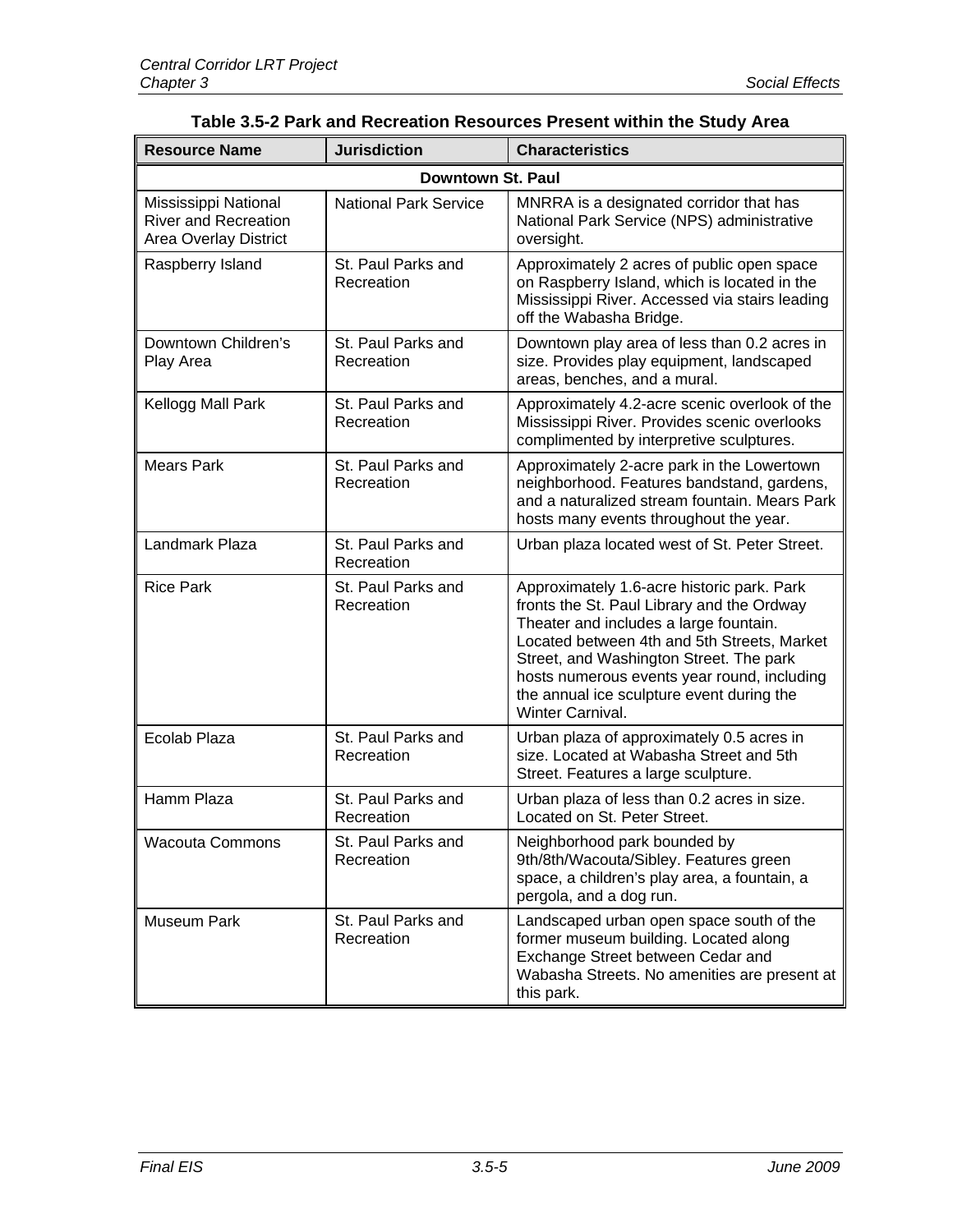| <b>Resource Name</b>                               | <b>Jurisdiction</b>                                        | <b>Characteristics</b>                                                                                                                                                                                                                        |
|----------------------------------------------------|------------------------------------------------------------|-----------------------------------------------------------------------------------------------------------------------------------------------------------------------------------------------------------------------------------------------|
|                                                    | <b>Capitol Area</b>                                        |                                                                                                                                                                                                                                               |
| <b>Capitol Mall</b>                                | Capitol Area<br>Architectural and<br><b>Planning Board</b> | Approximately 28-acre open space area south<br>of the Capitol Building. Includes large lawns,<br>monuments with walking paths.                                                                                                                |
| Leif Erikson Lawn                                  | Capitol Area<br>Architectural and<br><b>Planning Board</b> | Approximately 4-acre triangular open space.<br>Includes sidewalks, turf, mature trees,<br>parking, and a statue of Leif Erikson. Located<br>in the northwest corner of the Capitol Mall<br>complex                                            |
| <b>Cass Gilbert Park</b>                           | Capitol Area<br>Architectural and<br><b>Planning Board</b> | Approximately 4.5-acre open space. Provides<br>an overlook vista of the Capitol area and<br>downtown St. Paul. Located on a rise above<br>University Avenue at Cedar Street.                                                                  |
| <b>Valley Recreation Center</b>                    | St. Paul Parks and<br>Recreation                           | Approximately 11.4-acre open space with<br>recreational facilities. Located to the northeast<br>of University Avenue and Jackson Street.                                                                                                      |
|                                                    | <b>Midway East</b>                                         |                                                                                                                                                                                                                                               |
| <b>Central Village</b>                             | St. Paul Parks and<br>Recreation                           | Approximately 4-acre neighborhood park with<br>walking paths, tennis courts, and play<br>equipment. Located south of University Avenue<br>between Dale Street and Western Avenue.                                                             |
| <b>Western Park</b>                                | St. Paul Parks and<br>Recreation                           | Approximately 4.5-acre neighborhood park.<br>Includes commons for surrounding residential<br>development and the Western Park Sculpture<br>Garden. Located west of Marion Street<br>between University Avenue and Interstate 94<br>$(I-94)$ . |
| Horseshoe Park                                     | St. Paul Parks and<br>Recreation                           | Approximately 0.7-acre park. Includes<br>horseshoe pits.                                                                                                                                                                                      |
| <b>Scheffer Recreation</b><br>Center               | St. Paul Parks and<br>Recreation                           | Approximately 2.6-acre recreation center.<br>Includes baseball diamonds, ice skating rink,<br>basketball courts, and play equipment.<br>Located south of Como Avenue at Marion<br>Street.                                                     |
| Ryan Park                                          | St. Paul Parks and<br>Recreation                           | Approximately 1.2-acre neighborhood park.<br>Includes play equipment, picnic tables, and<br>benches. Located east of Victoria Street and<br>5 blocks north of University Avenue                                                               |
| <b>Carty Park</b>                                  | St. Paul Parks and<br>Recreation                           | Approximately 3.6-acre park. Includes tennis<br>courts, basketball court, horseshoe pits, and<br>play equipment. Located between Victoria<br>Street and Dale Street one block south of<br>$I-94.$                                             |
| Martin Luther King Jr.<br><b>Recreation Center</b> | St. Paul Parks and<br>Recreation                           | Approximately 2.3-acre recreation center.<br>Includes the Penumbra Theater, tennis courts,<br>ice skating rink, and play equipment. Adjacent<br>to Rondo Education Center.                                                                    |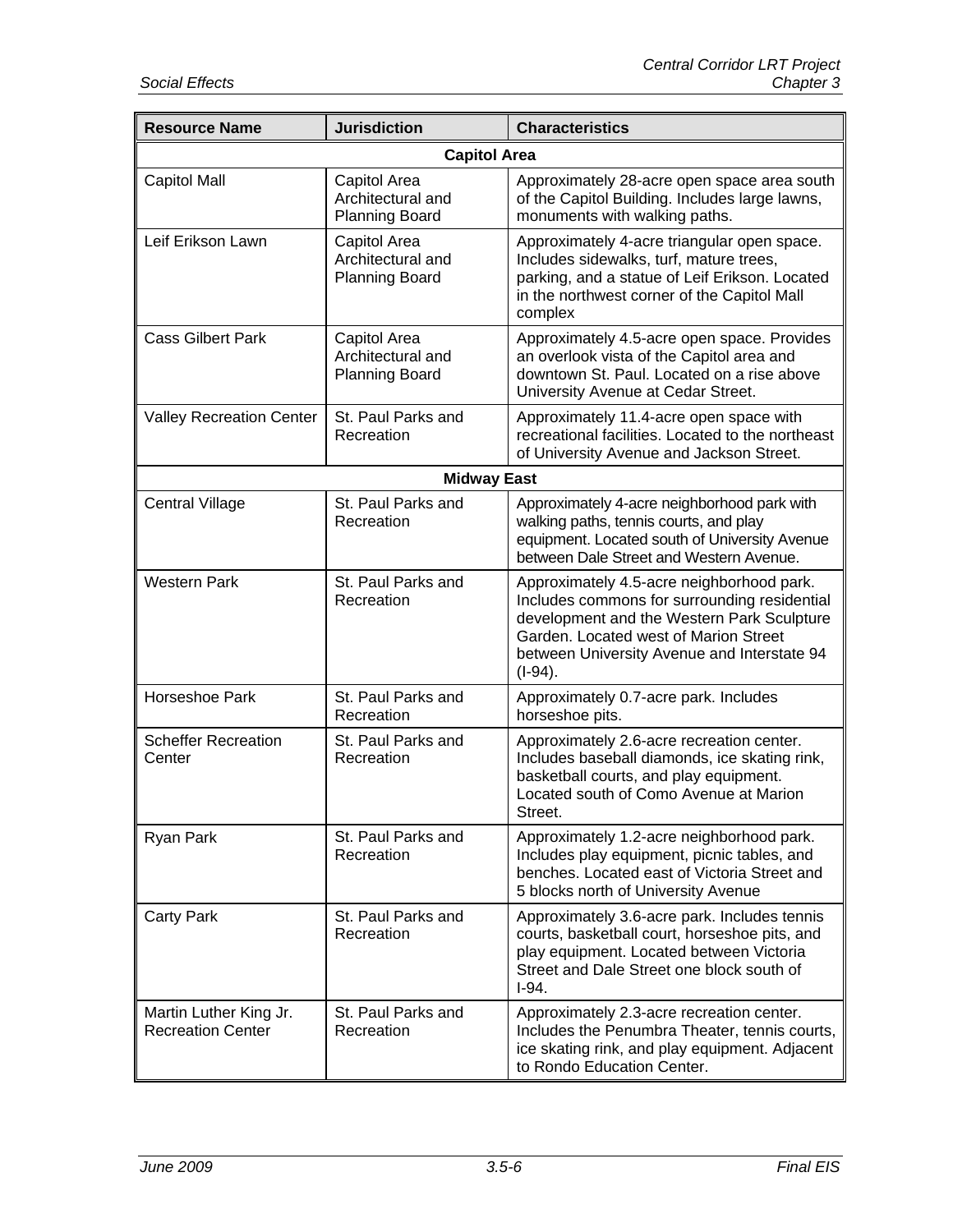| <b>Resource Name</b>                            | <b>Jurisdiction</b>              | <b>Characteristics</b>                                                                                                                                                                                                                                                                                                     |
|-------------------------------------------------|----------------------------------|----------------------------------------------------------------------------------------------------------------------------------------------------------------------------------------------------------------------------------------------------------------------------------------------------------------------------|
| Hamline Playground                              | St. Paul Parks and<br>Recreation | Approximately 1.75-acre playground. Includes<br>open space and playfields. Located on<br>Snelling Avenue 5 blocks north of University<br>Avenue.                                                                                                                                                                           |
| Dunning Field                                   | St. Paul Parks and<br>Recreation | Approximately 41.8-acre recreation area.<br>Includes lighted baseball diamond with<br>bleachers, tennis and basketball courts, and<br>community building. Located between I-94<br>and Marshall Avenue.                                                                                                                     |
| Jimmy Lee Recreation<br>Center and Oxford Pool  | St. Paul Parks and<br>Recreation | Approximately 8.9-acre recreation center.<br>Includes lighted baseball diamond, play<br>equipment, gymnasium, and swimming pool.<br>Located east of Lexington Parkway and south<br>of I-94.                                                                                                                                |
| Lexington Parkway                               | City of St. Paul                 | Approximately 5.75-mile urban parkway within<br>the north-south arterial road, Lexington<br>Avenue. Segment between Summit Avenue<br>on the south and Montana Avenue on the<br>north has design features of a parkway.                                                                                                     |
|                                                 | <b>Midway West</b>               |                                                                                                                                                                                                                                                                                                                            |
| Dickerman Park                                  | St. Paul Parks and<br>Recreation | Approximately 1.75-acre linear open space.<br>Park includes substantial parking, open<br>space, and playground equipment that is<br>maintained and used by the YMCA and<br>Community Learning Center charter school.<br>Located between Fairview Avenue and Aldine<br>Street along the north side of University<br>Avenue. |
| <b>Merriam Park</b>                             | St. Paul Parks and<br>Recreation | Approximately 17.6-acre park that includes<br>community center, recreational facilities,<br>football and soccer fields, lighted baseball<br>diamond, tennis courts, and a winter skating<br>rink. Located immediately south of I-94.                                                                                       |
| <b>Iris Park</b>                                | St. Paul Parks and<br>Recreation | Approximately 0.5-acre walking park with<br>paths, benches, and a restored water<br>fountain. Located adjacent to University<br>Avenue.                                                                                                                                                                                    |
| Hampden Park                                    | St. Paul Parks and<br>Recreation | Approximately 2.9-acre neighborhood park<br>with walking paths, picnic tables, and<br>benches. Located east of Highway 280 at<br>Raymond Avenue and Hampden Avenue.                                                                                                                                                        |
| South St. Anthony Park<br>and Recreation Center | St. Paul Parks and<br>Recreation | Approximately 12-acre neighborhood park<br>with baseball fields, basketball court, tennis<br>courts, play equipment, and a community<br>building. Located east of Highway 280 and<br>north of University Avenue.                                                                                                           |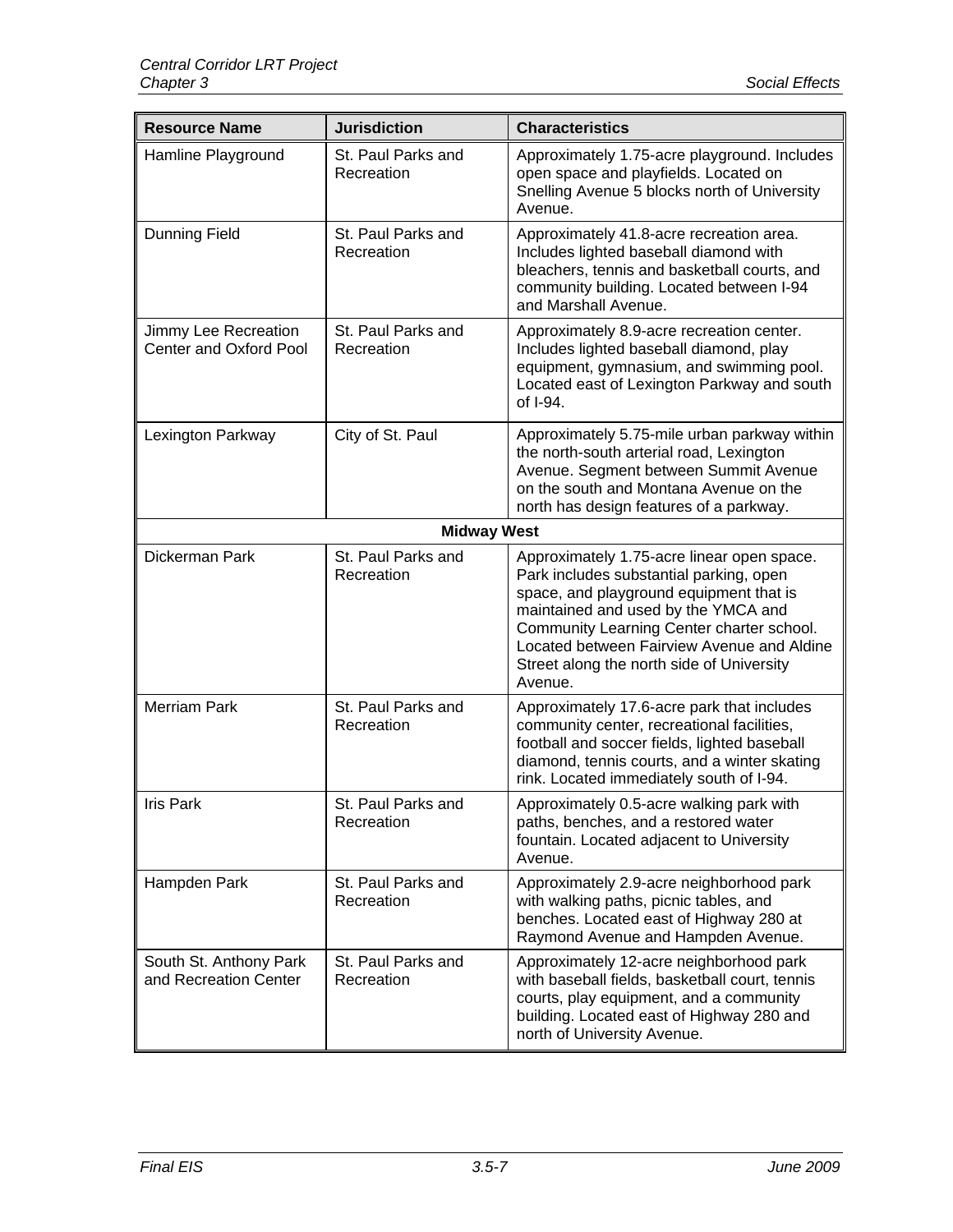| <b>Resource Name</b>      | <b>Jurisdiction</b>                             | <b>Characteristics</b>                                                                                                                                                                                                                                                                                                                                                         |
|---------------------------|-------------------------------------------------|--------------------------------------------------------------------------------------------------------------------------------------------------------------------------------------------------------------------------------------------------------------------------------------------------------------------------------------------------------------------------------|
| <b>Aldine Park</b>        | St. Paul Parks and<br>Recreation                | Approximately 2.4-acre neighborhood park,<br>with play equipment, basketball court, and<br>baseball field. Located on Inglehart Avenue<br>between Herschel Street and Aldine Street.                                                                                                                                                                                           |
|                           | <b>University/Prospect Park</b>                 |                                                                                                                                                                                                                                                                                                                                                                                |
| <b>Tower Hill Park</b>    | Minneapolis Park and<br><b>Recreation Board</b> | Approximately 4.5-acre historic neighborhood<br>park with listed water tower, tennis court, turf,<br>sidewalks and mature trees. Located along<br>the south side of University Avenue in the<br>Prospect Park neighborhood.                                                                                                                                                    |
| <b>Luxton Park</b>        | Minneapolis Park and<br><b>Recreation Board</b> | Approximately 4.5-acre neighborhood park<br>with softball diamonds, basketball courts,<br>soccer field, wading pool, and gymnasium.<br>Located between Williams Avenue and I-94 in<br>the Prospect Park neighborhood.                                                                                                                                                          |
| The Knoll                 | University of Minnesota                         | Approximately 4 acres of historic landscaped<br>campus open space with turf, mature trees,<br>and a wrought iron fence along University<br>Avenue between 14th and 15th Avenues.                                                                                                                                                                                               |
| Northrop Mall             | University of Minnesota                         | Approximately 2.75 acres of turf, mature<br>trees, and sidewalks on Main Campus.                                                                                                                                                                                                                                                                                               |
| <b>Intramural Fields</b>  | University of Minnesota                         | Approximately 5 acres of turf used for informal<br>and intramural recreation activities.                                                                                                                                                                                                                                                                                       |
| East River Parkway        | Minneapolis Park and<br><b>Recreation Board</b> | East River Parkway follows the east bank of<br>the Mississippi River, much of it atop the river<br>bluff, from the Minneapolis city limit to<br>Arlington Avenue SE on the U of M campus.                                                                                                                                                                                      |
|                           |                                                 | Includes East River Flats: 26-acre park,<br>situated below 25-foot limestone bluffs on a<br>large bend in the river and just below the<br>U of M. It is the site of the recently completed<br>boathouse for the U of M's women's rowing<br>team. User facilities are limited to a pay<br>parking lot, walking and biking paths, and<br>picnic tables.                          |
| <b>West River Parkway</b> | Minneapolis Park and<br><b>Recreation Board</b> | West River Parkway winds along the<br>Mississippi River from Plymouth Avenue in<br>downtown Minneapolis to Minnehaha Park. It<br>is a scenic drive that blends a natural habitat<br>in an urban setting. Facilities include biking<br>path, walking path, tennis courts, picnic areas,<br>parking, restroom facilities, playground, and a<br>well.<br>Includes Bohemian Flats. |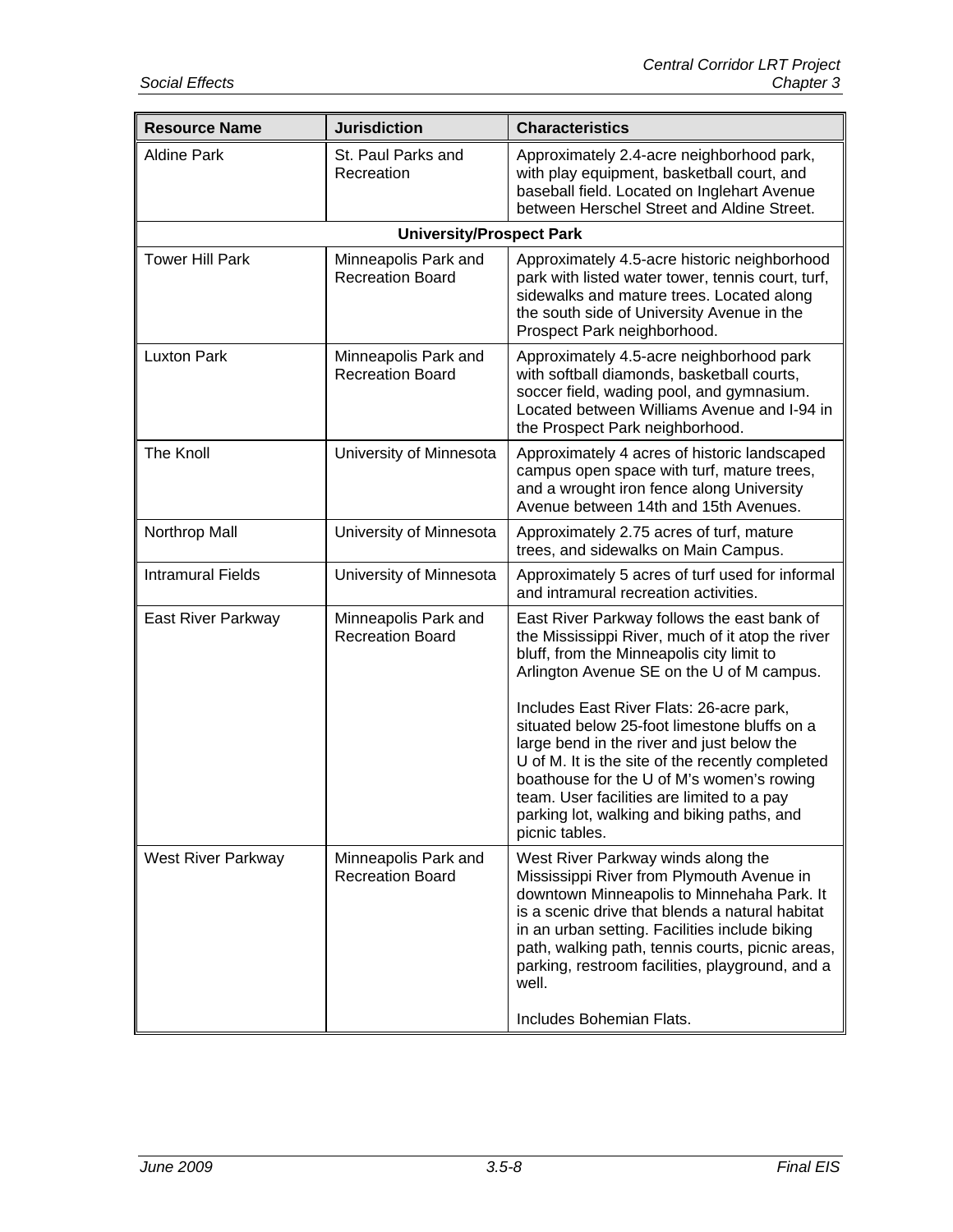| <b>Resource Name</b>                                                         | <b>Jurisdiction</b>                             | <b>Characteristics</b>                                                                                                                                                                                                                                                                                                                                                                                                      |  |
|------------------------------------------------------------------------------|-------------------------------------------------|-----------------------------------------------------------------------------------------------------------------------------------------------------------------------------------------------------------------------------------------------------------------------------------------------------------------------------------------------------------------------------------------------------------------------------|--|
| <b>Downtown Minneapolis</b>                                                  |                                                 |                                                                                                                                                                                                                                                                                                                                                                                                                             |  |
| Mississippi National<br><b>River and Recreation</b><br>Area Overlay District | <b>National Park Service</b>                    | MNRRA is a designated corridor that has NPS<br>administrative oversight.                                                                                                                                                                                                                                                                                                                                                    |  |
| Currie Park                                                                  | Minneapolis Park and<br><b>Recreation Board</b> | Currie Park includes a recreation center, ball<br>fields, tennis courts, and practice courts. A<br>portion of this park is on land owned by<br>MnDOT under a limited use permit granted in<br>1974. Currie Park is an important destination<br>as the only park in the immediate area off of<br>Cedar Avenue. Currie Park (4.8 acres) and<br>the Coyle Community Center provide<br>recreational opportunities and programs. |  |

# **3.5.4 Long-Term Effects**

A discussion of the potential impacts to parklands is presented in the following section and summarized in Table 3.5-3. Particular attention is paid to those parkland resources that are within 350 feet of the Project because that is the unobstructed screening distance for Federal Transit Administration (FTA) noise impact assessments (Table 4-1, Page 4-3, FTA Transit Noise and Vibration Impact Assessment, May 2006). The only long-term effects anticipated are due to noise because other issues, such as traffic and pedestrian flows, will not experience long-term change due to the proposed action.

#### **3.5.4.1 No-Build Alternative**

The No-Build Alternative would result in no adverse or beneficial changes to parks and recreation areas.

# **3.5.4.2 Preferred Alternative**

The following parks and recreation resources are found within 350 feet of the Central Corridor LRT Preferred Alternative: MNRRA overlay district, Currie Park, West River Parkway, East River Parkway, Northrop Mall, Tower Hill Park, Iris Park, Dickerman Park, Capitol Mall, Leif Erikson Lawn, Cass Gilbert Park, and Museum Park. Proximity impacts to these park resources would be limited to potential increases in noise and possible visual intrusion. Because the existing parks are in urban settings that are both fairly noisy and visually busy, these impacts would be minor in nature. These impacts would not result in the substantial impairment of the use of any of the recreational resources within the corridor.

Two public places, Leif Erikson Lawn and East River Parkway, would be directly affected by the Preferred Alternative. Construction of Rice Street Station, guideway, and access changes would impact the north edge of Leif Erikson Lawn. This impact would not restrict the use of the property, and would provide improved access for transit users.

Mitigation for additional volumes of vehicular traffic anticipated with the closure of Washington Avenue to vehicular traffic (see discussion of traffic impacts in Chapter 6) would require installation of two signals and associated turn lanes on East River Parkway. This impact is consistent with the existing transportation use and would not substantially alter the parkway. Table 3.5-3 summarizes the potential impacts to parks and recreation resources within 350 feet of the Central Corridor LRT.